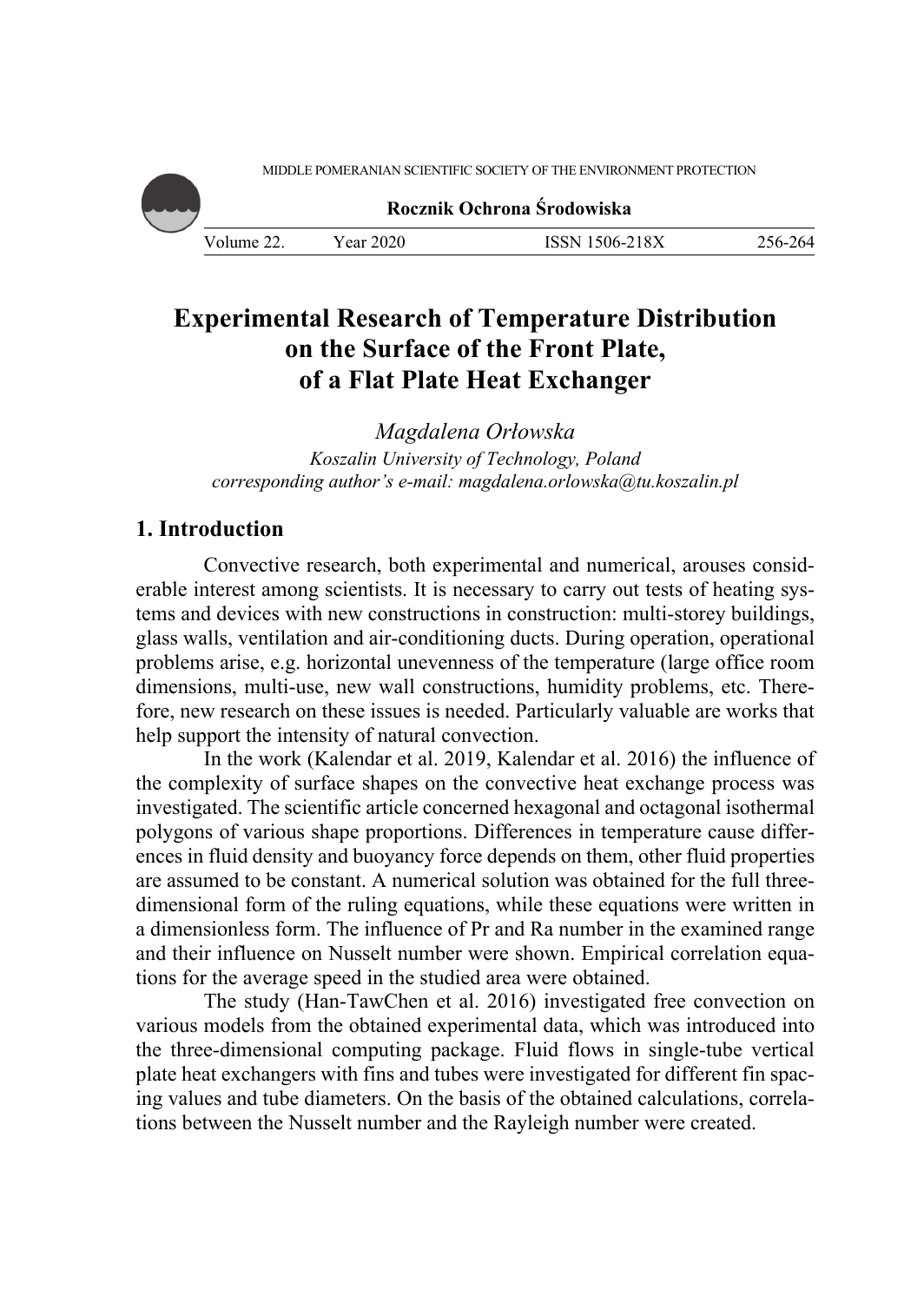On the subject of convection, apart from experimental or numerical works, there are also works of an analytical nature. An example of this is the work (Schaub et al. 2019) where the obtained calculation procedure allows to predict heat transfer by unstable natural convection. Earlier studies collected data on laminar, transient and turbulent flow, the Grashoff number for a surface with a constant temperature in a given range, or a constant heat flux in a given range. The physical model assumes a variable proportion of the potential and kinetic energy of fluid molecules for the unstable case.

Earlier research on identifying issues was conducted in an experimental but also numerical way. Experimental research of this work concerns checking the temperature distribution on the front panel of a flat plate heat exchanger. Panels are a very popular type of heaters used in our home. First of all, simple construction, light construction, low thermal inertia, moderate cost, the ability to choose the color, a wide range of sizes determine their choice.

The article is a continuation of the author's research on the convective heat exchange with radiators (Orłowska & Czapp 2012, Orłowska 2019, Orłowska et al. 2019).

#### **2. Research methodology**

The theoretical description of the phenomenon boundary layer of heat exchange during free convection with a vertical plate, omitting the pressure drop along the plate, includes equations: continuity, motion and energy. The equations indicate that in free convection, the velocity values depend on the temperature field and do not fall under the uniqueness conditions. If so, the Reynolds number is part of the Grashof number

$$
Gr = \frac{\beta g l^3}{v^2} \Delta T \tag{1}
$$

where:

 $\beta$  – coefficient of fluid volume expansion,

 $q$  – gravitational acceleration,

 $\nu$  – velocity component in the direction of y,

*l* – linear dimension,

 $\Delta T$  – temperature difference.

The radiator chosen for experimental research is: Purmo Plan Ventil Compact M, FCVM, dimension: height 90 cm, width 100 cm, thickness 10 cm, type 22, power 2301 W PN-EN 442-2 for parameters 75/65/20°C, middle and bottom connection, maximum working pressure 10 bar, color – white, weight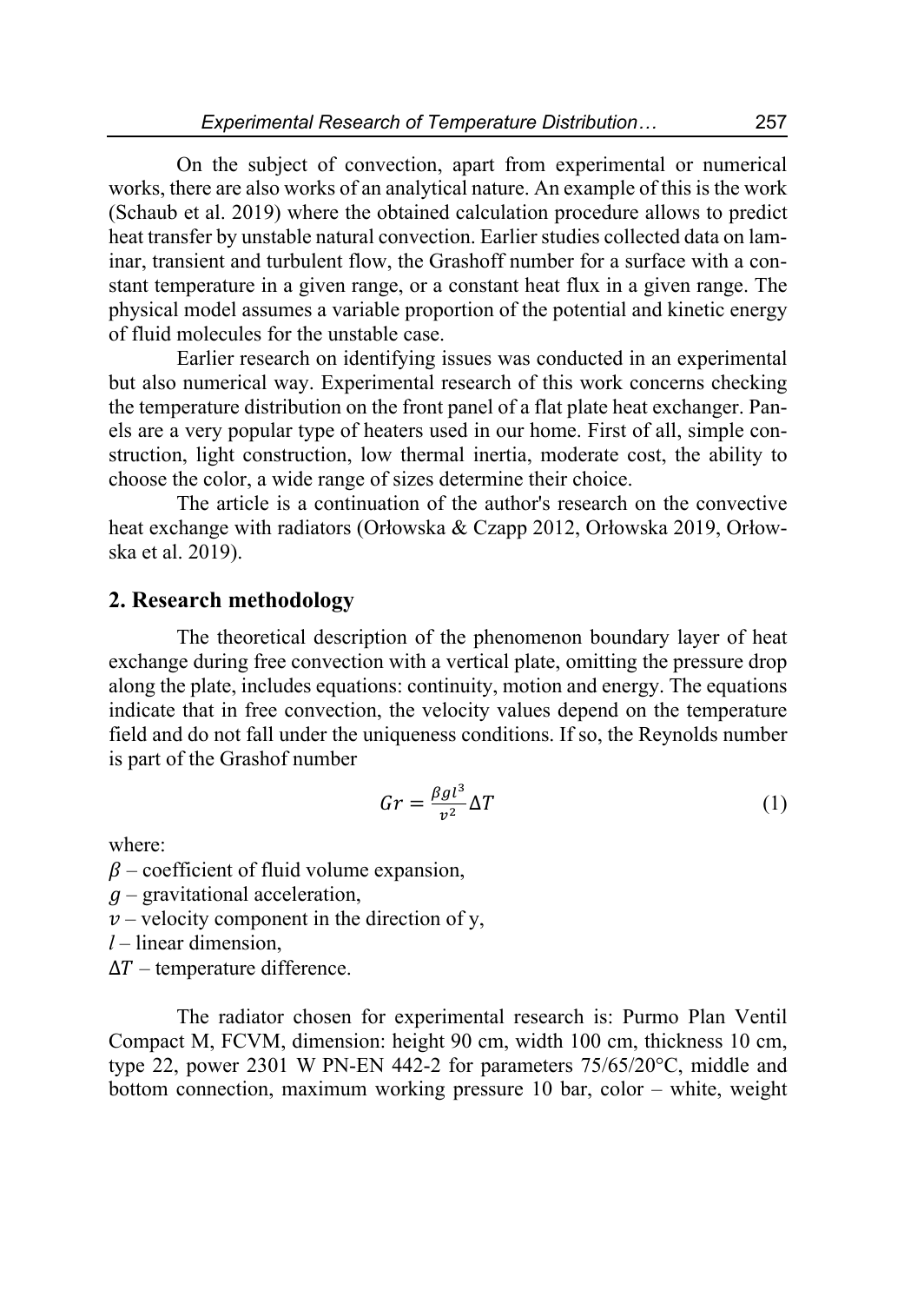58.8 kg, Water temperature in the storage tank: 45°C, Installation water flow rate: 180, 280, 380 l/h, System water pressure: Pump gear: third.

The radiator is made of deep-pressed DC01 cold-rolled low-carbon steel sheet in accordance with PN-EN 10130 (https://www.purmo.com/pl/produkty/ grzejniki-plytowe/purmo-plan-ventil-compact-m.htm).

The research stand Fig. 1 is located at the Koszalin University of Technology, the Faculty of Civil Engineering, Environmental and Geodetic Studies, in the Department of Building Networks and Installations.



**Fig. 1.** Testing stand (own photo)

The front panel of the radiator is divided into 12 elements with dimensions of 25x30 cm – Fig. 2. The individual fields in the upper, middle and lower parts of the hob have been given the numbering – Fig. 3. From the side of the wall, the radiator is insulated, only the end surface of the heat exchanger was dealt with by examining heat exchange to the environment.



**Fig. 2.** Heat exchanger – testing stand (side view and front view of heat plate)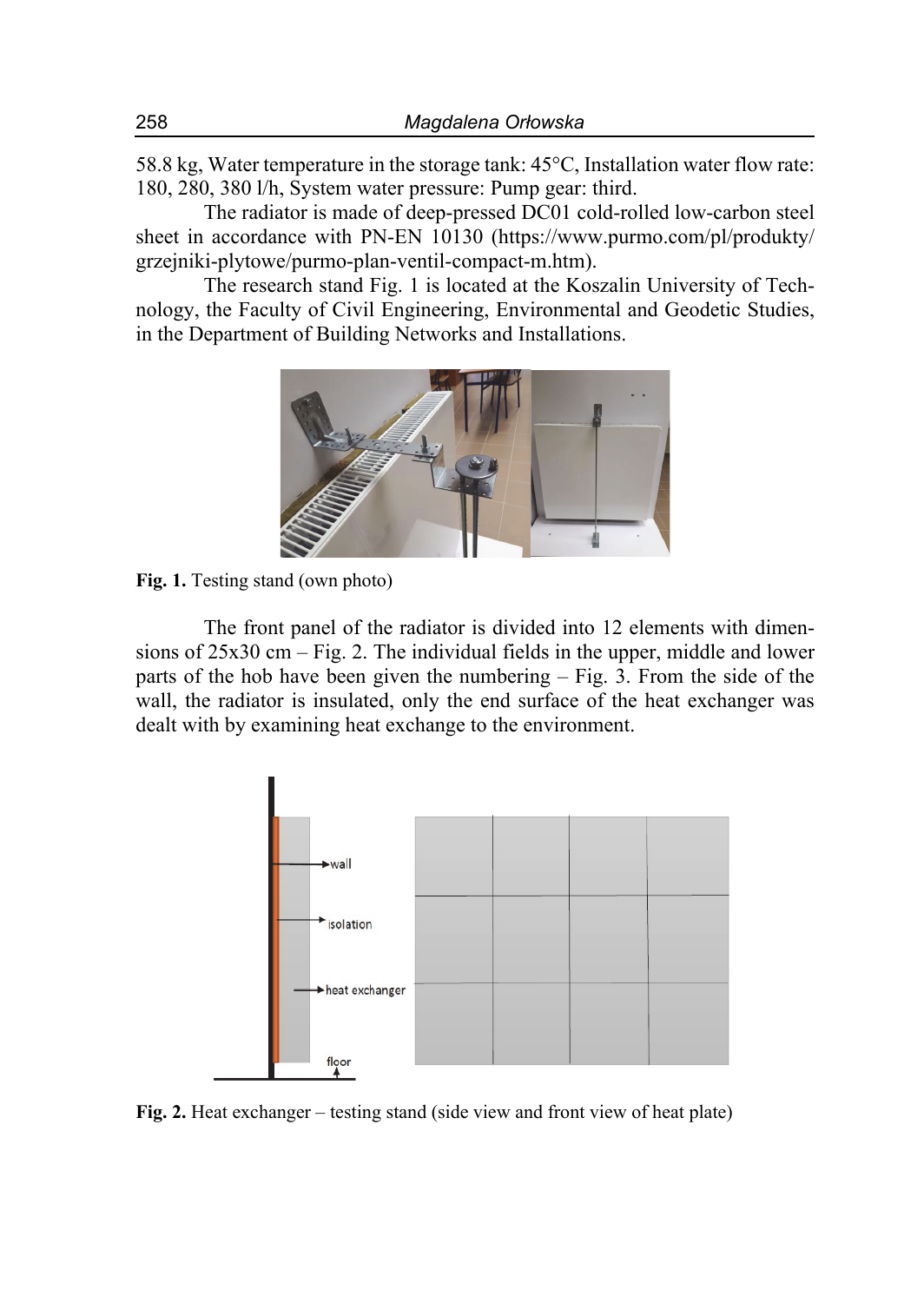

**Fig. 3.** Division of the plate into measuring elements

In each of the 12 designated fields, the temperature was measured with a FLIR E6 wifi infrared camera. The camera gives the possibility of spot measurement and has the function of multi-spectral imaging. It is possible to apply thermal and digital photos. Thanks to this, the measurement is more precise and the analyzed object is examined more accurately (https://www.conrad.pl/p/kameratermowizyjna-flir-e6-wifi-20-do-250-c-160-x-120-px-9-hz-1545476). Specifications of camera: "IR resolution  $160 \times 120$  pixels, Thermal sensitivity/NETD  $\leq 0.06^{\circ}$ C (0.11°F) /  $\leq 60$  mK, Field of view (FOV) 45×34°, Minimum focus distance 0.5 m (1.6 ft.), Image frequency 9 Hz, Detector type: Uncooled microbolometer, Object temperature range -20 $\degree$ C to +250 $\degree$ C (-4 $\degree$ F to +482 $\degree$ F), Accuracy  $\pm 2^{\circ}$ C ( $\pm 3.6^{\circ}$ F) or  $\pm 2\%$  of reading, for ambient temperature 10°C to 35°C (+50°F) to 95°F) and object temperature above  $+0$ °C ( $+32$ °F), Emissivity table of predefined materials/variable from 0.1 to 1.0" (https://www.atel.com.pl/doc/03084 DS.pdf). The emissivity of the tested object, based on the manufacturer's data. Possible reflection of radiation from surrounding objects due to the glossy surface radiator were not included.

#### **3. The results of experimental analyzes**

The graphs in the figures 4-7 show the temperature fields of the flat heat exchanger heating plate, which have a huge impact on the process of free convection. Measurements were made in several measurement series. The flow rate of the medium was changed  $Q = 380 \text{ l/h}$ ,  $Q = 280 \text{ l/h}$ ,  $Q = 180 \text{ l/h}$ . The results of experminatal analyzes were given by Fig. 4-7.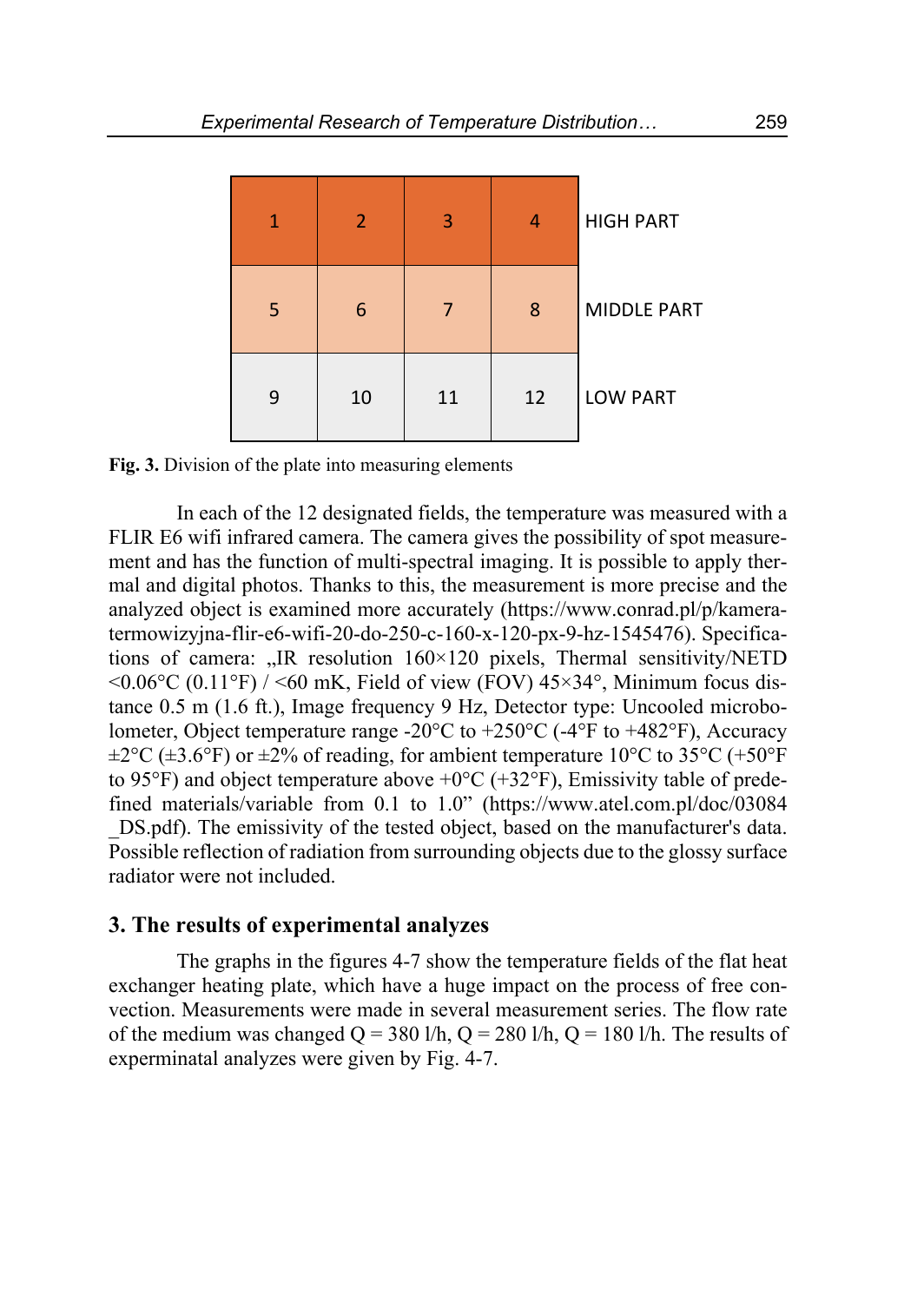

**Fig. 4.** The fields of temperatures a heating plate temperature T [°C] as a function of flow rate Q [l/h] depending on the height od heat plate (top, middle, bottom)



**Fig. 5.** The fields of temperatures at the high of the heat plate T [°C] in individual elements of the plate (legend) as a function of flow rate Q [l/h]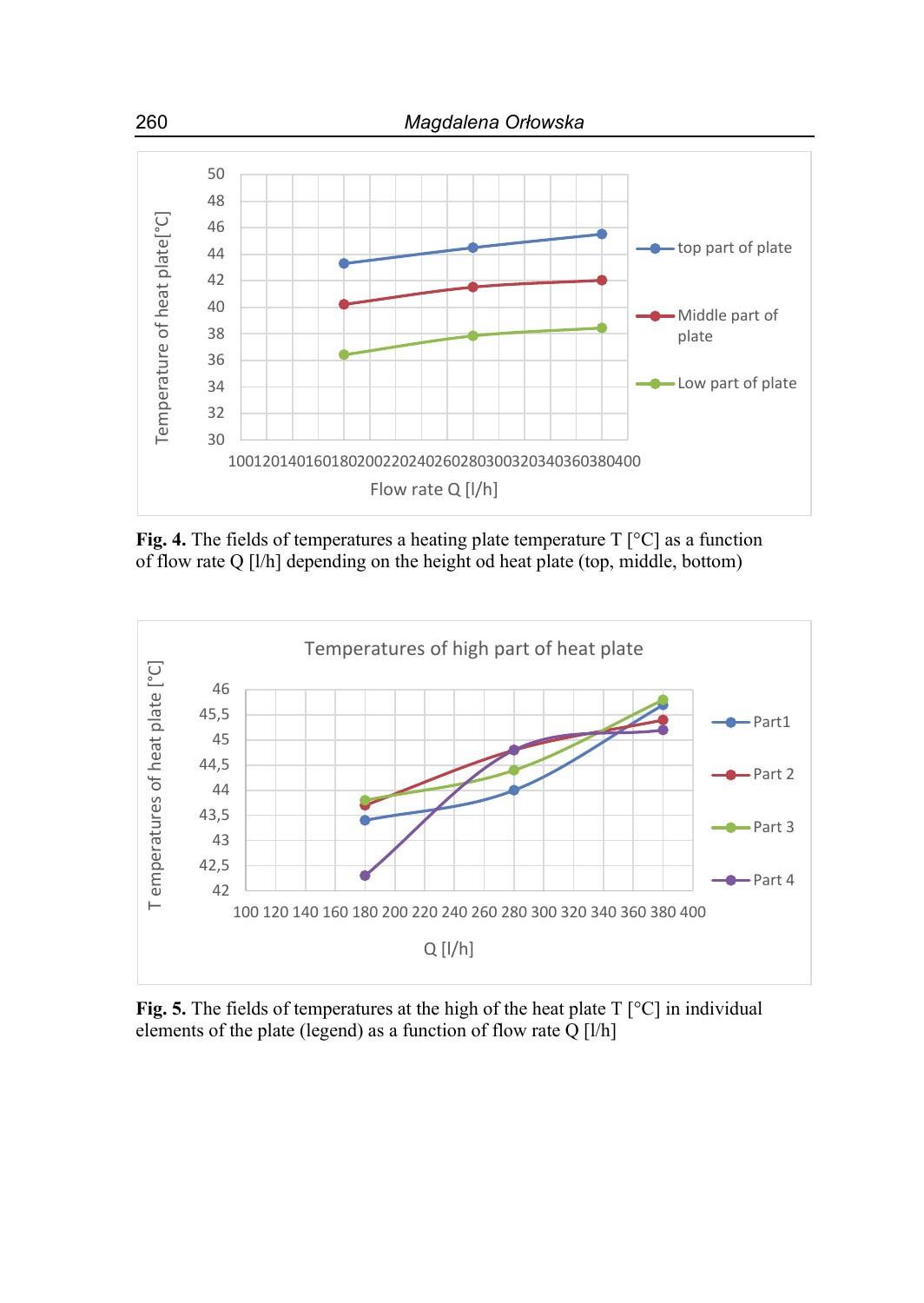

Fig. 6. The fields of temperatures at the middle of the heat plate T [°C] in individual elements of the plate (legend) as a function of flow rate Q [l/h]



**Fig. 7.** The fields of temperatures at the bottom of the heat plate T [°C] in individual elements of the plate (legend) as a function of flow rate Q [l/h]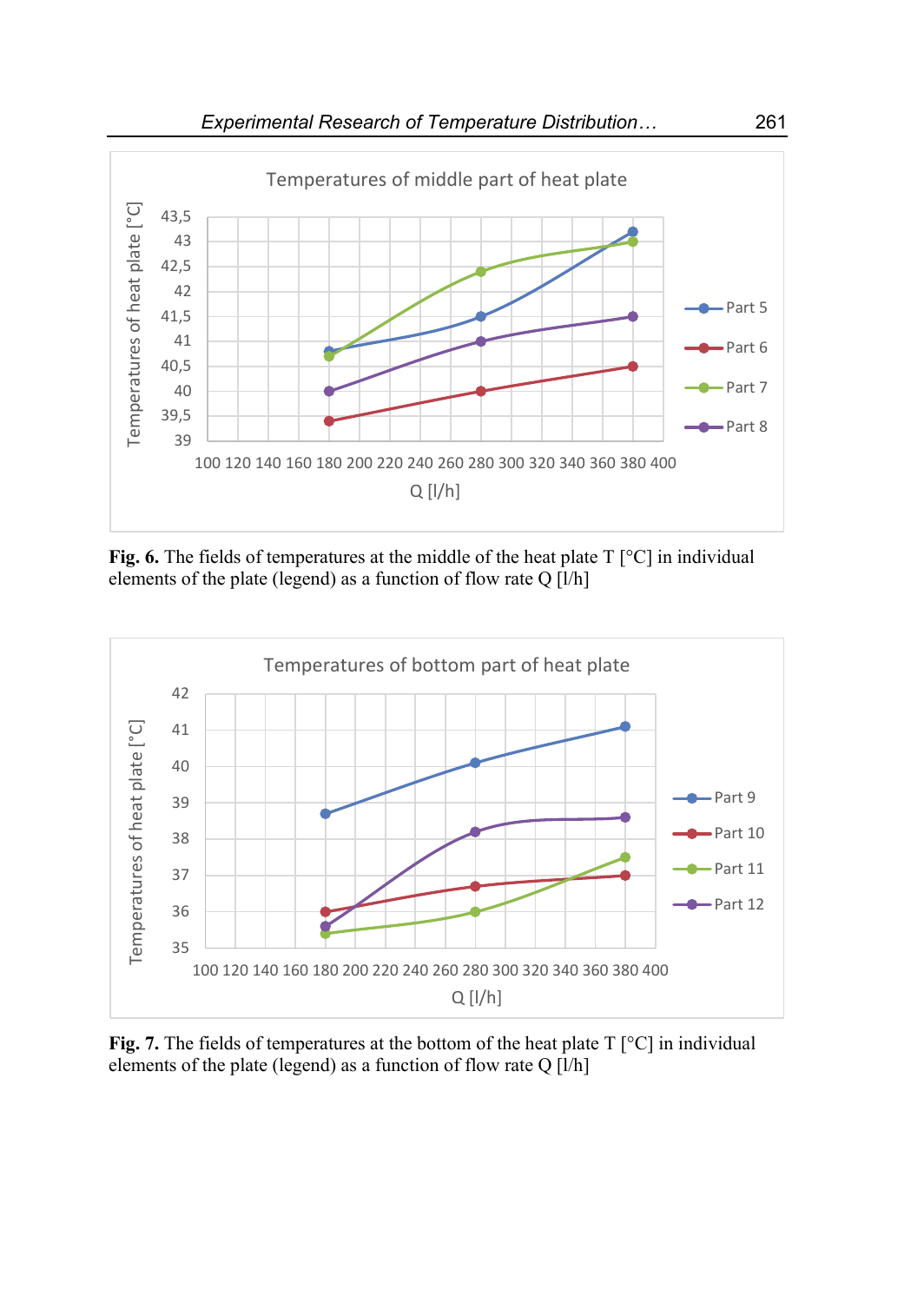An example view of the heating plate from a thermal imaging camera is given by Fig. 8. The figure shows a pictorial photo of how the temperature fields are shaped. The video camera uses colors to determine the temperature scales. The use of the camera is simple and very convenient.



**Fig. 8.** An example view of the heating plate from a thermal imaging camera

### **4. Discussion of results, conclusions**

The conducted experiment shows that the upper part of the exchanger's hob (fields marked with numbers 1,2,3,4) has the highest temperature, its average is  $42^{\circ}$ C, slightly lower value of the central part (fields  $5,6,7,8$ ) with an average temperature of 41.29°C and the lowest temperature was recorded in the lower part of the plate (fields numbered 9,10,11,12), the average temperature was 39.98°C. The surface, despite the approximate three given average temperature values in each of the tested heights (upper, middle and lower) of the heating plate is not isothermal. Despite the set flow conditions for the three tested different flow rates, the situation is analogous. The way the heater is connected can affect the temperature distribution. In this case, the connection was bottom, middle. The water in the tank is heated by a heater located in the storage heater. During the measurements, the value was observed, but even slight fluctuations certainly affect the result. In addition, the distance between the thermal imaging camera and the hob also plays a role. It was ensured that the measurement was spot-on, it is possible after the correct calibration of the device. The average room temperature, the temperature of other heaters in the room, the air temperature outside the room, additional air vents controlled by the building's air conditioning are also factors that affect the measurements. The work can be related to room heaters which are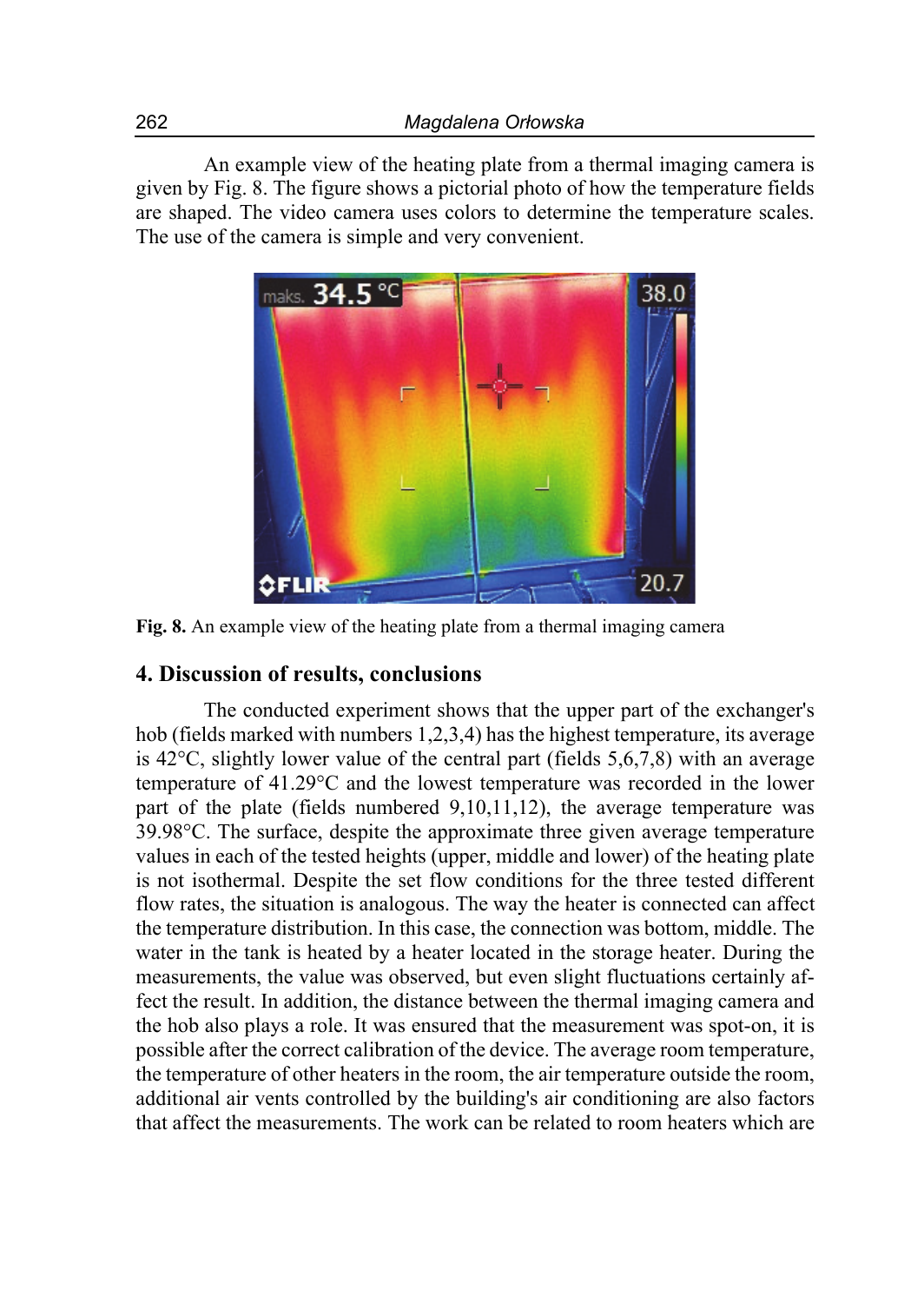very popular heat exchangers in our homes. It turns out that many factors influence the proper operation of the heater in the room. Different temperature of the front surface of the radiator does not always mean there is air in the radiator. Temperature differences on the examined surface indicate the intensity of heat transfer, and thus the efficiency along the path of the water stream in the radiator.

## **References**

- Han-TawChen, Yung-ShiangLin, et al. (2016). Numerical and experimental study of natural convection heat transfer characteristics for vertical plate fin and tube heat exchangers with various tube diameters. *International Journal of Heat and Mass Transfer, 100*, 320-331.
- Kalendar, A., Kalendar, Ab., et al. (2019). Natural Convective Heat Transfer from Horizontal Isothermal Surface of Polygons of Octagonal and Hexagonal Shapes. *Journal of Thermal Science and Engineering Applications, 11*(5), 1.
- Kalendar, Ab., Karar S. et al. (2016). Correlations for Natural Convective Heat Transfer from Isothermal Surface of Octagonal and Hexagonal Shapes of Different Aspect Ratios. *Heat Transfer-Asian Research (Heat Tran Asian Res), 46*(4).
- Orłowska, M., Czapp, M. (2012). Analiza numeryczna wydajności cieplnej konwekcyjnego wymiennika ciepła obudowanego poziomymi płytami. *Rocznik Ochrona Środowiska, 14*, 582-586.
- Orłowska, M. (2019). Laboratory stand for flow and energetic experimental research vertical heaters with free convection and the possibility of intensification, *Contemporary Issues of Heat and Mass Transfer,* 417-428.
- Orłowska, M., Szkarowski, A., Mamedov, Sh. (2019). Numerical analysis of the influence of the angle of inclination of the screen on the intensity of heat exchange from a flat heat exchanger in a partially limited space. *Rocznik Ochrona Środowiska, 21*, 728-737.
- Schaub, M., Kriegel, M. et al. (2019). Analytical prediction of heat transfer by unsteady natural convection at vertical flat plates in air. *International Journal of Heat and Mass Transfer, 144.*
- PN-EN 10130:2009, Wyroby płaskie walcowane na zimno ze stali niskowęglowych do obróbki plastycznej na zimno – Warunki techniczne dostawy.
- https://www.conrad.pl/p/kamera-termowizyjna-flir-e6-wifi-20-do-250-c-160-x-120-px-9-hz-1545476
- https://www.purmo.com/pl/produkty/grzejniki-plytowe/purmo-plan-ventil-compactm.htm
- https://www.atel.com.pl/doc/03084\_DS.pdf